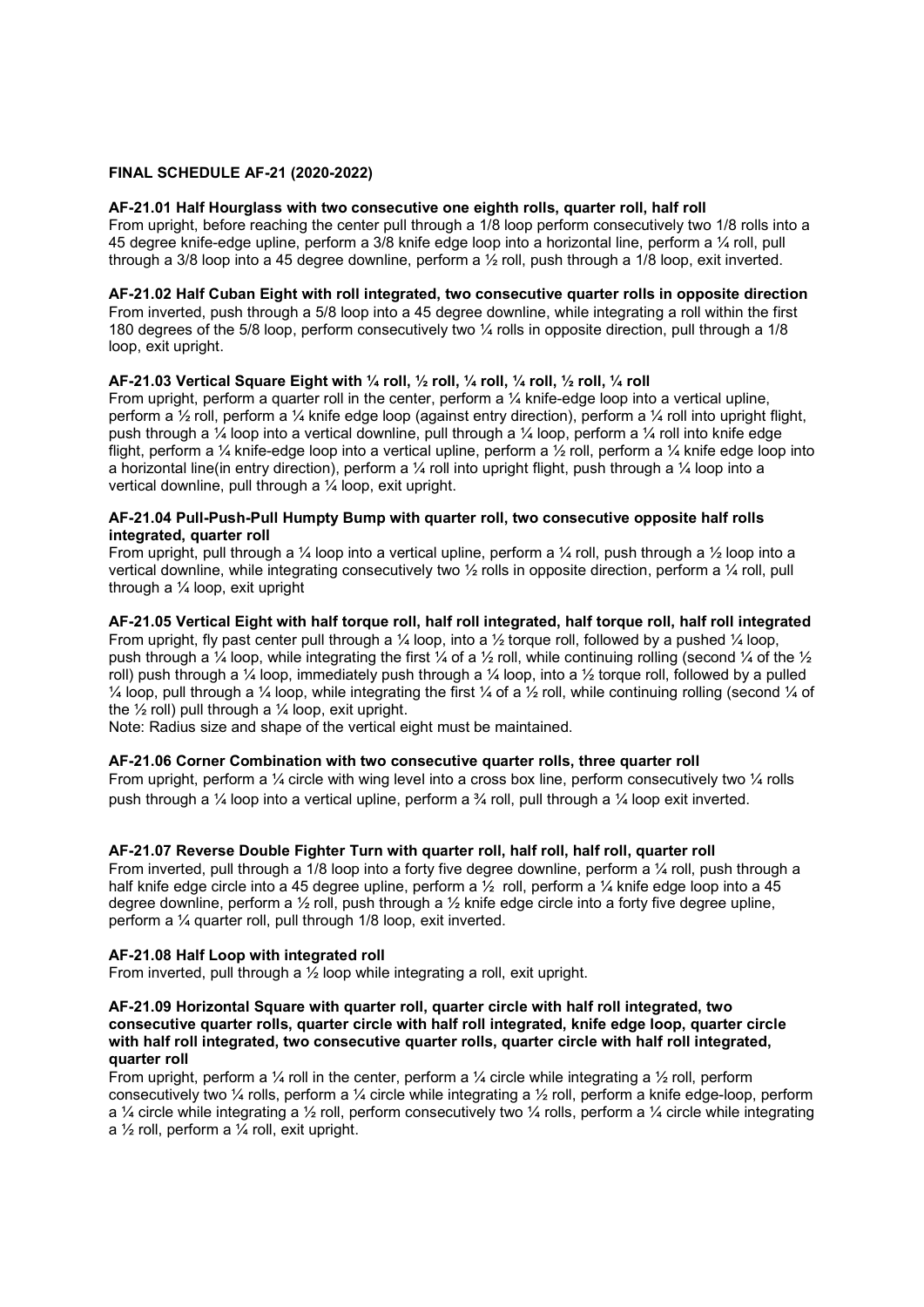## AF-21.10 Trombone with three quarter roll, half roll integrated, three quarter roll

From upright, perform a 1/8 loop into a 45° upline, perform a ¾ roll, perform a ½ knife-edge loop into a 45 degree downline while integrating a ½ roll, perform a ¾ roll, push through a 1/8 loop, exit inverted.

# AF-21.11 Double Stall Turn with quarter roll, half roll integrated, quarter roll

From inverted, fly past center, push through a  $\frac{1}{4}$  loop into a vertical upline, perform a  $\frac{1}{4}$  roll, perform a stall turn into a vertical downline, perform a ½ knife-edge loop into a vertical upline, while integrating a half roll, perform a stall turn into a vertical downline, perform a 1/4 roll, pull through a 1/4 loop, exit upright.